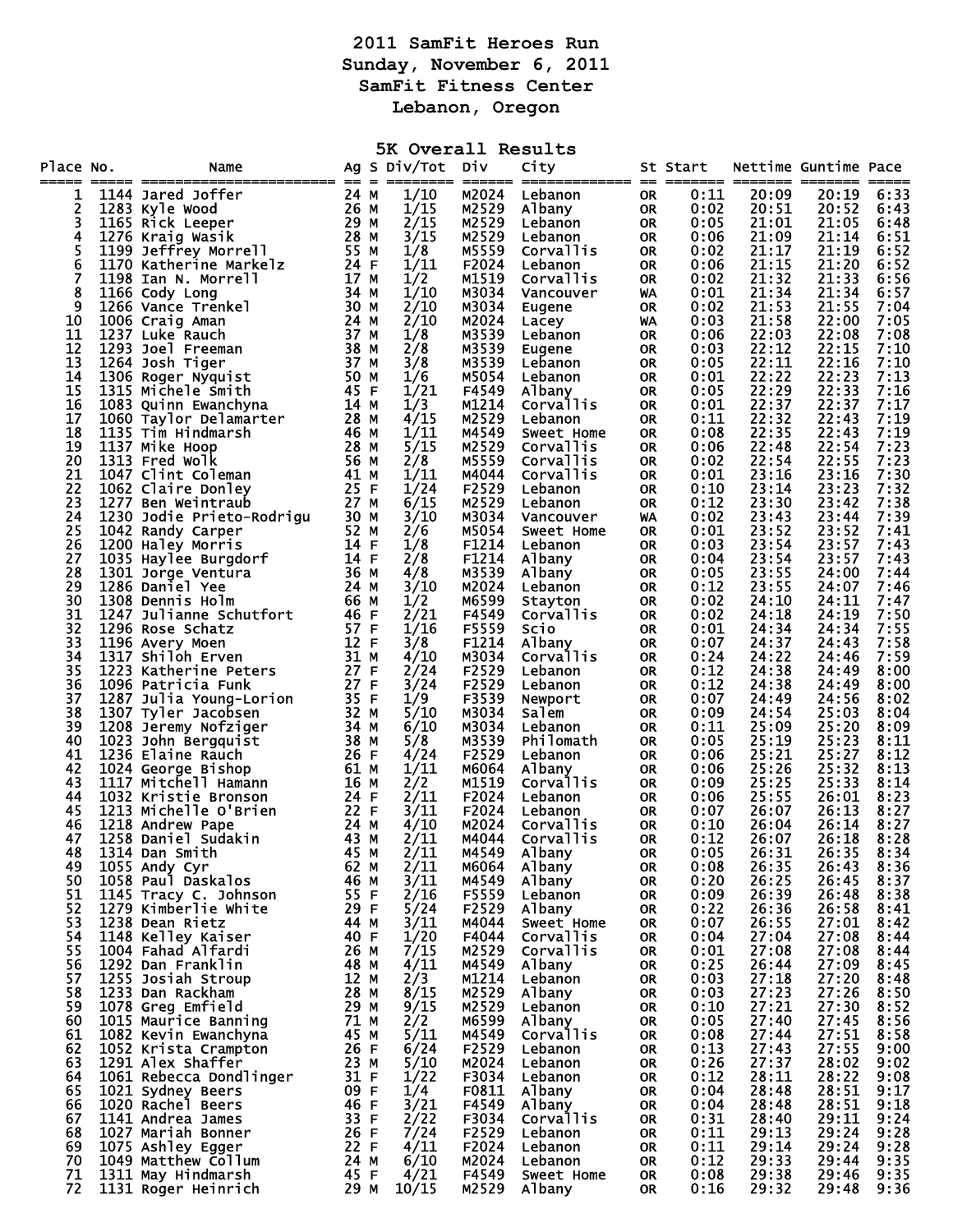| 73  | 1056 Karen Cyr                                                                                                                                                                                                                                                                                 | 58 F | 3/16  | F5559        | Albany           | 0R        | 0:21 | 29:31 | 29:52<br>9:37              |
|-----|------------------------------------------------------------------------------------------------------------------------------------------------------------------------------------------------------------------------------------------------------------------------------------------------|------|-------|--------------|------------------|-----------|------|-------|----------------------------|
| 74  | 1181 Nick McKellar                                                                                                                                                                                                                                                                             | 21 M | 7/10  |              | M2024 Lebaon     | OR.       | 0:02 | 29:54 | 29:55<br>9:38              |
| 75  | 1126 Brendon Hart                                                                                                                                                                                                                                                                              | 23 M | 8/10  | M2024        | Corvallis        | OR.       | 0:11 | 30:18 | 30:29<br>9:49              |
|     |                                                                                                                                                                                                                                                                                                |      |       |              |                  |           |      |       |                            |
| 76  | 1246 Elsa Schutfort                                                                                                                                                                                                                                                                            | 08 F | 2/4   | F0811        | Corvallis        | OR.       | 0:04 | 30:44 | 9:55<br>30:47              |
| 77  | 1173 Ryan Massoud                                                                                                                                                                                                                                                                              | 26 M | 11/15 | M2529        | Lebanon          | OR.       | 0:15 | 30:44 | 30:59<br>9:59              |
| 78  | 1281 Natalie Winn                                                                                                                                                                                                                                                                              | 23 F | 5/11  | F2024        | Lebanon          | OR.       | 0:07 | 30:59 | 31:06 10:01                |
|     |                                                                                                                                                                                                                                                                                                |      |       |              |                  |           |      |       |                            |
| 79  | 1161 Sammantha Kouba                                                                                                                                                                                                                                                                           | 24 F | 6/11  | F2024        | Lebanon          | OR.       | 0:06 | 31:00 | 31:06 10:01                |
| 80  | 1234 Mandy Rackham                                                                                                                                                                                                                                                                             | 27 F | 8/24  | F2529        | Albany           | OR.       | 0:03 | 31:07 | 31:10 10:02                |
| 81  | 1234 Manay Rackham<br>1093 Katie Frederic<br>1111 Rachael Gray<br>1180 Chris McKellar<br>1310 Jessie Phillips<br>1098 Mandi Garcia<br>1278 Pauline Weintraub<br>1305 Kevin McKinley<br>1100 Bradlev Gever                                                                                      | 12 F | 4/8   | F1214        |                  |           | 0:21 | 30:58 | 31:19 10:05                |
|     |                                                                                                                                                                                                                                                                                                |      |       |              | Lebanon          | OR        |      |       |                            |
| 82  |                                                                                                                                                                                                                                                                                                | 26 F | 9/24  | F2529        | Lebanon          | OR.       | 0:15 | 31:29 | 31:44 10:13                |
| 83  |                                                                                                                                                                                                                                                                                                | 21 M | 9/10  | M2024        | Lebaon           | OR        | 0:01 | 32:02 | 32:03 10:19                |
|     |                                                                                                                                                                                                                                                                                                | 34 F |       | F3034        |                  |           |      |       |                            |
| 84  |                                                                                                                                                                                                                                                                                                |      | 3/22  |              | Lebanon          | OR.       | 0:04 | 32:10 | 32:14 10:23                |
| 85  |                                                                                                                                                                                                                                                                                                | 31 F | 4/22  | F3034        | Albany           | OR.       | 0:02 | 32:12 | 32:14 10:23                |
| 86  |                                                                                                                                                                                                                                                                                                | 27 M | 12/15 | M2529        | Lebanon          | OR.       | 0:13 | 32:13 | 32:25 10:26                |
|     |                                                                                                                                                                                                                                                                                                |      |       |              |                  |           |      |       |                            |
| 87  |                                                                                                                                                                                                                                                                                                | 48 M | 6/11  | M4549        | Converse         | TX.       | 0:03 | 32:24 | 32:26 10:27                |
| 88  |                                                                                                                                                                                                                                                                                                | 23 M | 10/10 | M2024        | Lebanon          | OR        | 0:28 | 32:10 | 32:37 10:30                |
| 89  |                                                                                                                                                                                                                                                                                                | 34 F | 5/22  | F3034        | Lebanon          | OR.       | 0:10 | 32:30 | 32:40 10:31                |
|     |                                                                                                                                                                                                                                                                                                |      |       |              |                  |           |      |       |                            |
| 90  |                                                                                                                                                                                                                                                                                                | 29 F | 10/24 | F2529        | Lebanon          | OR.       | 0:05 | 33:11 | 33:16 10:43                |
| 91  |                                                                                                                                                                                                                                                                                                | 27 F | 11/24 | F2529        | Lebanon          | OR.       | 0:06 | 33:11 | 33:16 10:43                |
| 92  |                                                                                                                                                                                                                                                                                                | 10 M | 1/3   | M0811        | Salem            | OR.       | 0:27 | 32:54 | 33:20 10:44                |
|     |                                                                                                                                                                                                                                                                                                |      |       |              |                  |           |      |       |                            |
| 93  |                                                                                                                                                                                                                                                                                                | 43 M | 4/11  | M4044        | Salem            | OR.       | 0:27 | 32:54 | 33:20 10:44                |
| 94  |                                                                                                                                                                                                                                                                                                | 23 F | 7/11  | F2024        | Corvallis        | OR.       | 0:23 | 32:58 | 33:21 10:44                |
| 95  | 1305 Kevin McKinley<br>1100 Bradley Geyer<br>1053 Michelle Crawford<br>1025 Sarah Bobnick<br>1044 Marie Chase<br>1011 Ryan Babe<br>1010 R Scott Babe<br>1216 Nadine Orozco<br>1195 Sven Moeller<br>1022 Andy Berglund<br>1034 Jef Bulkley<br>1251 Amelia Servin                                | 27 M | 13/15 | M2529        | Corvallis        | OR.       | 0:24 | 32:58 | 33:21 10:44                |
|     |                                                                                                                                                                                                                                                                                                |      |       |              |                  |           |      |       |                            |
| 96  |                                                                                                                                                                                                                                                                                                | 32 M | 7/10  | M3034        | Lebanon          | 0R        | 0:16 | 33:25 | 33:41 10:51                |
| 97  |                                                                                                                                                                                                                                                                                                | 26 M | 14/15 | M2529        | Lebanon          | OR.       | 0:17 | 33:25 | 33:42 10:51                |
| 98  |                                                                                                                                                                                                                                                                                                | 26 F |       | F2529        |                  |           | 0:09 | 33:45 | 33:53 10:55                |
|     |                                                                                                                                                                                                                                                                                                |      | 12/24 |              | Albany           | OR.       |      |       |                            |
| 99  |                                                                                                                                                                                                                                                                                                | 48 M | 7/11  | M4549        | Lebanon          | OR.       | 0:34 | 33:25 | 33:58 10:56                |
| 100 |                                                                                                                                                                                                                                                                                                | 24 F | 8/11  | F2024        | Lebanon          | OR.       | 0:12 | 33:56 | 34:07 10:59                |
|     |                                                                                                                                                                                                                                                                                                |      |       |              |                  |           |      |       |                            |
| 101 |                                                                                                                                                                                                                                                                                                | 50 F | 1/18  | F5054        | Damascus         | OR.       | 0:07 | 34:53 | 35:00 11:16                |
| 102 |                                                                                                                                                                                                                                                                                                | 28 F | 13/24 | F2529        | Albany           | OR.       | 0:27 | 34:38 | 35:05 11:18                |
| 103 |                                                                                                                                                                                                                                                                                                | 50 M | 3/6   | M5054        | Sweet Home       | OR.       | 0:06 | 35:02 | 35:08 11:19                |
|     |                                                                                                                                                                                                                                                                                                |      |       |              |                  |           |      |       |                            |
| 104 |                                                                                                                                                                                                                                                                                                | 35 F | 2/9   | F3539        | Lebanon          | OR.       | 0:07 | 35:02 | 35:09 11:19                |
| 105 |                                                                                                                                                                                                                                                                                                |      | 2/20  | F4044        | Lebanon          | OR        | 0:23 | 35:11 | 35:33 11:27                |
| 106 |                                                                                                                                                                                                                                                                                                |      | 6/22  |              | F3034 Albany     | OR.       | 0:14 | 35:26 | 35:39 11:29                |
|     |                                                                                                                                                                                                                                                                                                |      |       |              |                  |           |      |       |                            |
| 107 |                                                                                                                                                                                                                                                                                                |      | 5/11  | M4044        | Renton           | <b>WA</b> |      |       | 35:40 11:29                |
| 108 |                                                                                                                                                                                                                                                                                                |      | 6/11  | M4044        | Yelm             | <b>WA</b> |      |       | 35:40 11:29                |
| 109 |                                                                                                                                                                                                                                                                                                |      |       |              |                  |           |      |       | 36:01 11:36                |
|     |                                                                                                                                                                                                                                                                                                |      | 14/24 | F2529        | Albany           | OR        | 0:06 | 35:55 |                            |
| 110 | 1037 Terri Burr 144 F<br>1037 Terri Burr 144 F<br>1207 Athena Nofziger 31<br>1303 Dawid Kindt 1303 David Kindt<br>1288 Diana Zinda 125 F<br>1289 Josh Zinda 32 M<br>1132 Megan Helm 30 F<br>1120 Steven Hanscam 56 M<br>1033 Ruth Marie Buchhe                                                 |      | 8/10  | м3034        | Albany           | OR.       | 0:06 | 35:55 | 36:01 11:36                |
| 111 |                                                                                                                                                                                                                                                                                                |      | 7/22  | F3034        | Corvallis        | OR        | 0:31 | 35:42 | 36:13 11:40                |
|     |                                                                                                                                                                                                                                                                                                |      |       |              |                  |           |      |       |                            |
| 112 |                                                                                                                                                                                                                                                                                                |      | 3/8   | M5559        | Sweet Home       | OR        | 0:12 | 36:01 | 36:13 11:40                |
| 113 |                                                                                                                                                                                                                                                                                                |      | 2/18  | F5054        | Albany           | OR.       | 0:15 | 36:00 | 36:15 11:40                |
| 114 | 1290 Katie Sohay                                                                                                                                                                                                                                                                               | 30 F | 8/22  | F3034        | Lebanon          | OR.       | 0:18 | 36:20 | 36:37 11:48                |
|     |                                                                                                                                                                                                                                                                                                |      |       |              |                  |           |      |       |                            |
| 115 |                                                                                                                                                                                                                                                                                                |      | 3/9   | F3539        | Flagstaff        | AZ        | 0:20 | 36:19 | 36:38 11:48                |
| 116 |                                                                                                                                                                                                                                                                                                |      | 9/11  | F2024        | <b>Dallas</b>    | OR        | 0:23 | 36:17 | 36:40 11:48                |
| 117 |                                                                                                                                                                                                                                                                                                |      | 1/1   | M0507        |                  |           | 0:04 | 36:37 | 36:41 11:49                |
|     |                                                                                                                                                                                                                                                                                                |      |       |              | Lebanon          | OR.       |      |       |                            |
| 118 |                                                                                                                                                                                                                                                                                                |      | 3/18  | F5054        | Lebanon          | OR        | 0:04 | 36:46 | 36:49 11:51                |
| 119 |                                                                                                                                                                                                                                                                                                |      | 5/21  | F4549        | Albany           | OR        | 0:10 | 36:52 | 37:01 11:55                |
| 120 |                                                                                                                                                                                                                                                                                                |      |       | F5559        |                  |           | 0:10 | 36:52 | 37:02 11:55                |
|     |                                                                                                                                                                                                                                                                                                |      | 4/16  |              | Albany           | <b>OR</b> |      |       |                            |
| 121 |                                                                                                                                                                                                                                                                                                |      | 5/16  | F5559        | Corvallis        | <b>OR</b> | 0:10 | 37:01 | 37:10 11:58                |
| 122 | 1290 Native Sonay<br>1299 Jennifer Hidinger<br>1269 Megan Trine<br>1316 John McNeal<br>1318 Cyndee McNeal<br>1294 Glory Lane<br>1299 Cynthia Robideaux<br>1239 Cynthia Robideaux<br>1219 Becky Pape<br>1219 Becky Pape<br>1016 Sara Barber<br>1016 Sara Barber<br><br>1016 Sara Barber<br>32 F |      | 9/22  |              | F3034 Lebanon OR |           | 0:22 | 36:50 | 37:12 11:59                |
|     |                                                                                                                                                                                                                                                                                                |      |       |              |                  |           |      |       |                            |
| 123 | 1169 Krista Marchese                                                                                                                                                                                                                                                                           | 41 F | 3/20  | F4044        | Albany           | 0R        | 0:22 | 36:50 | 37:12 11:59                |
| 124 | 1097 Braden Fuszek                                                                                                                                                                                                                                                                             | 11 M | 2/3   | <b>M0811</b> | Monmouth         | OR.       | 0:07 | 37:11 | 37:18 12:01                |
| 125 | 1312 Leslie Armstrong                                                                                                                                                                                                                                                                          | 30 F | 10/22 | F3034        | Sweet Home       | <b>OR</b> | 0:24 | 37:24 | $37:48$ $12:10$            |
|     |                                                                                                                                                                                                                                                                                                |      |       |              |                  |           |      |       |                            |
| 126 | 1273 Connie Vanepps                                                                                                                                                                                                                                                                            | 47 F | 6/21  | F4549        | Lebanon          | OR.       | 0:26 | 37:23 | 37:49 12:11                |
| 127 | 1244 Karen Sakarcan                                                                                                                                                                                                                                                                            | 47 F | 7/21  | F4549        | Lebanon          | OR.       | 0:26 | 37:23 | 37:49 12:11                |
| 128 | 1043 Catharine Cartersmith                                                                                                                                                                                                                                                                     | 39 F | 4/9   | F3539        | Albany           | OR.       | 0:25 | 37:41 | 38:06 12:16                |
|     |                                                                                                                                                                                                                                                                                                |      |       |              |                  |           |      |       |                            |
| 129 | 1130 Marla Heinrich                                                                                                                                                                                                                                                                            | 27 F | 15/24 | F2529        | Albany           | 0R        | 0:23 | 37:46 | $38:09$ $\overline{12}:17$ |
| 130 | 1019 Nicole Beers                                                                                                                                                                                                                                                                              | 07 F | 1/2   | F0507        | Albany           | OR.       | 0:05 | 38:39 | 38:43 12:28                |
| 131 | 1018 Jim Beers                                                                                                                                                                                                                                                                                 | 49 M | 8/11  | M4549        | Albany           | 0R        | 0:05 | 38:39 | 38:44 12:28                |
|     |                                                                                                                                                                                                                                                                                                |      |       |              |                  |           |      |       |                            |
| 132 | 1275 Misty Wagner                                                                                                                                                                                                                                                                              | 23 F | 10/11 | F2024        | Albany           | OR.       | 0:20 | 38:47 | 39:06 12:36                |
| 133 | 1031 Emma Brennan                                                                                                                                                                                                                                                                              | 13 F | 5/8   | F1214        | Albany           | OR.       | 0:07 | 39:14 | 39:21 12:40                |
| 134 | 1164 Kylie_Law                                                                                                                                                                                                                                                                                 | 12 F | 6/8   | F1214        | Albany           | OR.       | 0:07 | 39:15 | 39:21 12:40                |
|     |                                                                                                                                                                                                                                                                                                |      |       |              |                  |           |      |       |                            |
| 135 | 1265 Nichole Todd                                                                                                                                                                                                                                                                              | 30 F | 11/22 | F3034        | <b>Philomath</b> | OR.       | 0:15 | 39:44 | 39:58 12:52                |
| 136 | 1309 Crystal Nichols                                                                                                                                                                                                                                                                           | 33 F | 12/22 | F3034        | Sweet Home       | OR.       | 0:10 | 40:10 | 40:19 12:59                |
| 137 | 1178 Paige McGuire                                                                                                                                                                                                                                                                             | 10 F | 3/4   | F0811        | Lebanon          | <b>OR</b> | 0:21 | 40:05 | 40:26 13:01                |
|     |                                                                                                                                                                                                                                                                                                |      |       |              |                  |           |      |       |                            |
| 138 | 1179 Rose McHenry                                                                                                                                                                                                                                                                              | 50 F | 4/18  | F5054        | Albany           | <b>OR</b> | 0:30 | 40:03 | 40:33 13:03                |
| 139 | 1090 Lori Ford                                                                                                                                                                                                                                                                                 | 48 F | 8/21  | F4549        | Corvallis        | <b>OR</b> | 0:16 | 40:36 | 40:51 13:09                |
| 140 | 1304 Manuel Atencio                                                                                                                                                                                                                                                                            | 43 M | 7/11  | M4044        |                  |           | 0:08 | 41:41 | 41:49 13:28                |
|     |                                                                                                                                                                                                                                                                                                |      |       |              | <b>Fort Knox</b> | KY.       |      |       |                            |
| 141 | 1201 Larry Mullins                                                                                                                                                                                                                                                                             | 61 M | 3/11  | м6064        | Corvallis        | <b>OR</b> | 0:02 | 41:48 | 41:49 13:28                |
| 142 | 1046 Erica Clarkson                                                                                                                                                                                                                                                                            | 43 F | 4/20  | F4044        | Lebanon          | <b>OR</b> | 0:01 | 41:49 | 41:49 13:28                |
|     |                                                                                                                                                                                                                                                                                                |      |       |              |                  |           |      |       |                            |
| 143 | 1001 Clinton Adams                                                                                                                                                                                                                                                                             | 62 M | 4/11  | м6064        | Pomona           | CA        | 0:08 | 41:42 | 41:50 13:28                |
| 144 | 1270 Kathran Tuchardt                                                                                                                                                                                                                                                                          | 29 F | 16/24 | F2529        | Albany           | <b>OR</b> | 0:30 | 41:26 | 41:56 13:30                |
| 145 | 1107 Dani Goff                                                                                                                                                                                                                                                                                 | 45 F | 9/21  | F4549        | Albany           | 0R        | 0:14 | 42:27 | 42:41 13:45                |
|     |                                                                                                                                                                                                                                                                                                |      |       |              |                  |           |      |       |                            |
| 146 | 1143 Kim Jenkins                                                                                                                                                                                                                                                                               | 43 F | 5/20  | F4044        | <b>Philomath</b> | OR.       | 0:15 | 42:27 | 42:41 13:45                |
| 147 | 1159 Sue Knowles                                                                                                                                                                                                                                                                               | 50 F | 5/18  | F5054        | <b>Philomath</b> | 0R        | 0:26 | 42:21 | 42:46 13:46                |
| 148 | 1285 Wendie Wunderwald                                                                                                                                                                                                                                                                         | 49 F | 10/21 | F4549        | Lebanon          | OR.       | 0:11 | 42:37 | 42:47 13:47                |
|     |                                                                                                                                                                                                                                                                                                |      |       |              |                  |           |      |       |                            |
| 149 | 1026 Nancy Bond                                                                                                                                                                                                                                                                                | 48 F | 11/21 | F4549        | Lebanon          | <b>OR</b> | 0:10 | 42:44 | 42:54 13:49                |
| 150 | 1045 Alexander Chrysler                                                                                                                                                                                                                                                                        | 32 M | 9/10  | м3034        | Albany           | OR.       | 0:36 | 42:19 | 42:54 13:49                |
| 151 | 1129 Colleen Heinrich                                                                                                                                                                                                                                                                          | 40 F | 6/20  | F4044        | Albany           | OR.       | 0:36 | 42:19 | 42:54 13:49                |
|     |                                                                                                                                                                                                                                                                                                |      |       |              |                  |           |      |       |                            |
| 152 | 1160 Lynn Koehn                                                                                                                                                                                                                                                                                | 59 M | 4/8   | M5559        | Lebanon          | OR.       | 0:03 | 43:01 | 43:04 13:52                |
| 153 | 1158 Rob Knowles                                                                                                                                                                                                                                                                               | 56 M | 5/8   | M5559        | Philomath        | <b>OR</b> | 0:25 | 42:52 | 43:17 13:56                |
| 154 | 1190 Teena Medina                                                                                                                                                                                                                                                                              | 40 F | 7/20  | F4044        | Albany           | OR.       | 0:43 | 42:59 | 43:41 14:04                |
|     |                                                                                                                                                                                                                                                                                                |      |       |              |                  |           |      |       |                            |
| 155 | 1260 Joseph Taylor                                                                                                                                                                                                                                                                             | 39 M | 6/8   | M3539        | Albany           | 0R        | 0:43 | 42:59 | 43:41 14:04                |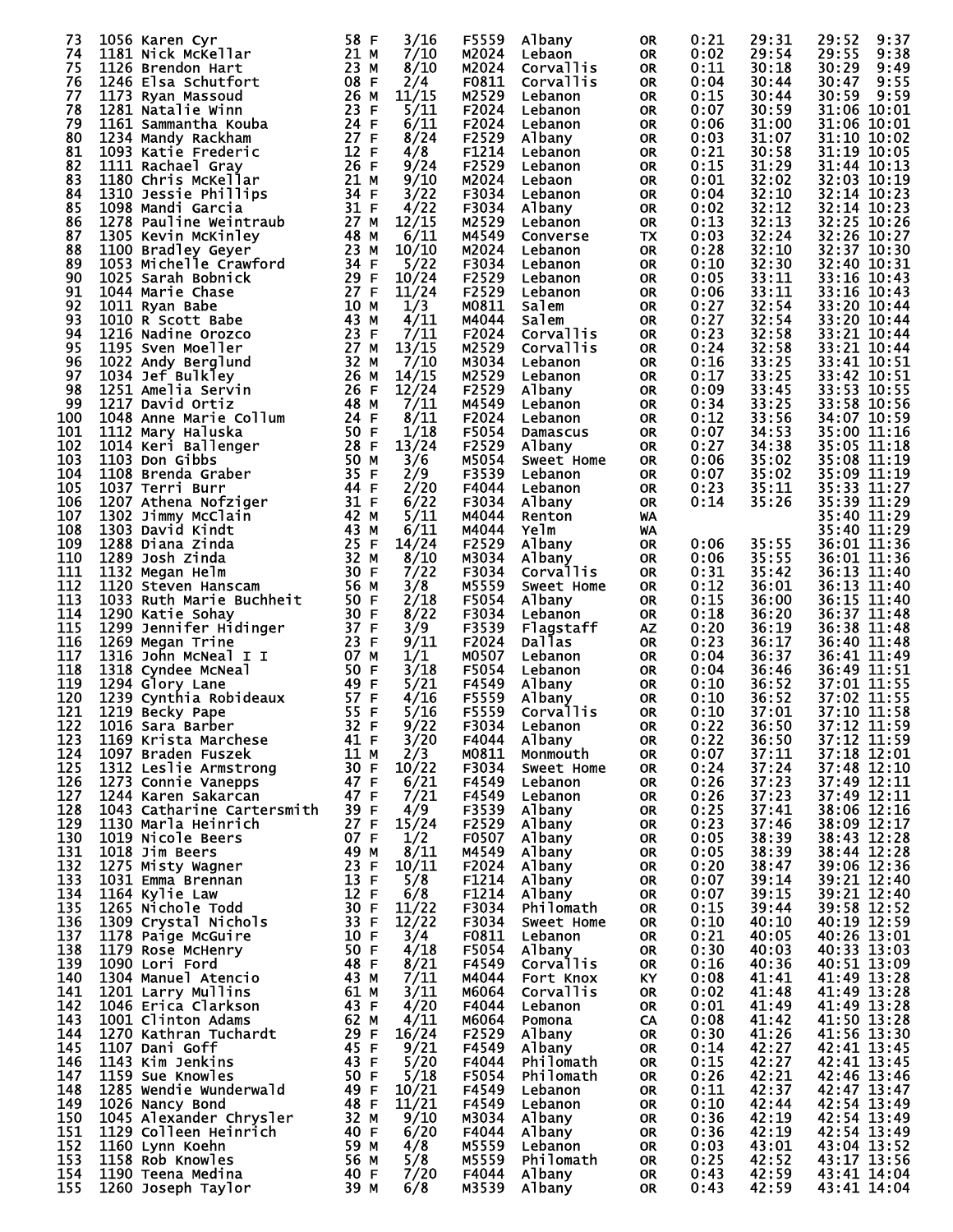| 156        | 1280 Kristen Willis                                                                                            | 30 F         | 13/22                         | F3034          | Albany                 | <b>OR</b> | 0:24         | 43:39          | 44:02 14:11                |
|------------|----------------------------------------------------------------------------------------------------------------|--------------|-------------------------------|----------------|------------------------|-----------|--------------|----------------|----------------------------|
|            |                                                                                                                |              |                               |                |                        |           |              |                |                            |
| 157        | 1250 Maureen Seifert                                                                                           | 44 F         | 8/20                          | F4044          | Lebanon                | <b>OR</b> | 0:18         | 43:48          | 44:06 14:12                |
| 158        | 1256 Dana Strowbridge                                                                                          | 55 F         | 6/16                          | F5559          | Corvallis              | <b>OR</b> | 0:15         | 43:59          | 44:13 14:14                |
| 159        | 1136 Barb Holt                                                                                                 | 63 F         | 1/7                           | F6064          | Corvallis,             | <b>OR</b> | 0:15         | 43:59          | 44:13 14:14                |
| 160        | 1064 Bailey Dreibelbis                                                                                         | 14 M         | 3/3                           | M1214          | McMinnville            | <b>OR</b> | 0:18         | 44:09          | 44:26 14:19                |
| 161        |                                                                                                                | 47 F         | 12/21                         |                |                        |           |              | 44:18          |                            |
|            | 1054 Paula Crone                                                                                               |              |                               | F4549          | Lebanon                | <b>OR</b> | 0:09         |                | 44:27 14:19                |
| 162        | 1066 Robyn Dreibelbis                                                                                          | 44 F         | 9/20                          | F4044          | MCMinnville            | <b>OR</b> | 0:20         | 44:13          | 44:33 14:21                |
| 163        | 1155 Kim Ketcham                                                                                               | 52 F         | 6/18                          | F5054          | Lebanon                | <b>OR</b> | 0:09         | 44:25          | 44:33 14:21                |
| 164        | 1101 Lauren Geyer                                                                                              | 23 F         | 11/11                         | F2024          | Lebanon                | <b>OR</b> | 0:28         | 44:19          | 44:46 14:25                |
| 165        |                                                                                                                | 30 F         | 14/22                         | F3034          |                        | <b>OR</b> | 0:17         | 44:29          | 44:46 14:25                |
|            | 1257 Megan Sturdy                                                                                              |              |                               |                | Lebanon                |           |              |                |                            |
| 166        | 1065 Doug Dreibelbis                                                                                           | 47 M         | 9/11                          | M4549          | MCMinnville            | <b>OR</b> | 0:18         | 44:33          | 44:50 14:26                |
| 167        | 1105 Kristin Giddings                                                                                          | 27 F         | 17/24                         | F2529          | Lebanon                | <b>OR</b> | 0:38         | 44:15          | 44:53 14:27                |
| 168        | 1168 Julie Manning                                                                                             | 54 F         | 7/18                          | F5054          | Corvallis              | <b>OR</b> | 0:18         | 44:40          | 44:57 14:28                |
|            |                                                                                                                |              |                               |                |                        |           |              |                |                            |
| 169        | 1007 Jenny Anderson                                                                                            | 30 F         | 15/22                         | F3034          | Albany                 | 0R        | 0:22         | 44:57          | 45:18 14:35                |
| 170        | 1177 Erica McGuire                                                                                             | 33 F         | 16/22                         | F3034          | Lebanon                | <b>OR</b> | 0:21         | 44:58          | 45:18 14:35                |
| 171        | 1175 Brandi May                                                                                                | 32 F         | 17/22                         | F3034          | Sweet Home             | 0R        | 0:04         | 45:47          | 45:51 14:46                |
| 172        | 11/5 B.C.<br>1163 Scherry E Lum<br>1259 Chung-Hui Sun<br>1186 Karoline McKnight<br>1185 Elena McKnight         | 53 F         | 8/18                          | F5054          | Sweet Home             | <b>OR</b> | 0:04         | 45:50          | 45:54 14:47                |
|            |                                                                                                                |              |                               |                |                        |           |              |                |                            |
| 173        |                                                                                                                | 56 F         | 7/16                          | F5559          | Albany                 | <b>OR</b> | 0:25         | 45:45          | 46:10 14:52                |
| 174        |                                                                                                                | 19 F         | 1/1                           | F1519          | Albany                 | <b>OR</b> | 0:34         | 45:38          | 46:11 14:52                |
| 175        |                                                                                                                | 37 F         | 5/9                           | F3539          | Albany                 | OR        | 0:33         | 45:39          | 46:11 14:52                |
| 176        |                                                                                                                | 28 F         | 18/24                         | F2529          | Lebanon                | <b>OR</b> | 0:30         | 45:52          | 46:22 14:56                |
|            |                                                                                                                |              |                               |                |                        |           |              |                |                            |
| 177        | 1176 Mitchell McCord                                                                                           | 32 M         | 10/10                         | M3034          | Halsey                 | OR        | 0:30         | 45:52          | 46:22 14:56                |
| 178        | 1067 Christy Duncan                                                                                            | 51 F         | 9/18                          | F5054          | Sweet Home             | <b>OR</b> | 0:16         | 46:20          | 46:35 15:00                |
| 179        | 1241 George Rollings                                                                                           | 60 M         | 5/11                          | м6064          | Albany                 | <b>OR</b> | 0:36         | 46:00          | 46:36 15:00                |
| 180        | 1241 George Rollings<br>1109 Debra Grasley<br>1110 Scott Grasley<br>1009 Elisa Babe<br>1232 Ellen Puglisi-Babe | 54 F         | 10/18                         | F5054          | Lebanon                | <b>OR</b> | 0:41         | 46:07          | 46:48 15:04                |
|            |                                                                                                                |              |                               |                |                        |           |              |                |                            |
| 181        |                                                                                                                | 50 M         | 4/6                           | M5054          | Lebanon                | OR        | 0:42         | 46:07          | 46:49 15:04                |
| 182        |                                                                                                                | 13 F         | 7/8                           | F1214          | Salem                  | <b>OR</b> | 0:39         | 46:28          | 47:07 15:10                |
| 183        |                                                                                                                | 52 F         | 11/18                         | F5054          | Salem                  | <b>OR</b> | 0:39         | 46:29          | 47:07 15:10                |
| 184        | 1086 David Ferrell                                                                                             | 44 M         | 8/11                          | M4044          |                        | <b>OR</b> | 0:38         | 46:32          | 47:09 15:11                |
|            |                                                                                                                |              |                               |                | Albany                 |           |              |                |                            |
| 185        | 1104 Gayle Giddings                                                                                            | 49 F         | 13/21                         | F4549          | Sweet Home             | OR        | 0:38         | 46:32          | 47:10 15:11                |
| 186        | 1057 Jenny Daniels                                                                                             | 40 F         | 10/20                         | F4044          | Sweet Home             | <b>OR</b> | 0:38         | 46:32          | 47:10 15:11                |
| 187        | 1073 Gaylene Edblom                                                                                            | 49 F         | 14/21                         | F4549          | Corvallis              | <b>OR</b> | 0:16         | 47:21          | 47:37 15:20                |
|            |                                                                                                                |              |                               |                |                        |           |              |                |                            |
| 188        | 1222 Larry Pearl                                                                                               | 59 M         | 6/8                           | M5559          | <b>Brownsville</b>     | <b>OR</b> | 0:22         | 47:42          | 48:04 15:29                |
| 189        | 1092 Angie Frederic                                                                                            | 40 F         | 11/20                         | F4044          | Lebanon                | <b>OR</b> | 0:22         | 47:43          | 48:04 15:29                |
| 190        | 1036 Burke Burns                                                                                               | 52 M         | 5/6                           | M5054          | Sweet Home             | <b>OR</b> | 0:08         | 48:09          | 48:17 15:33                |
| 191        | 1038 Leorah Burton                                                                                             | 57 F         | 8/16                          | F5559          | Sweet Home             | <b>OR</b> | 0:24         | 48:23          | 48:47 15:42                |
|            |                                                                                                                |              |                               |                |                        |           |              |                |                            |
| 192        | 1295 Maubel Brown                                                                                              | 33 F         | 18/22                         | F3034          | Albany                 | <b>OR</b> | 0:24         | 48:23          | 48:47 15:42                |
| 193        | 1184 Tarrie McKinney                                                                                           | 60 F         | 2/7                           | F6064          | Lebanon                | OR        | 0:24         | 48:23          | 48:47 15:43                |
| 194        | 1209 Kristy Nofziger                                                                                           | 56 F         | 9/16                          | F5559          | Tangent                | OR        | 0:22         | 48:40          | 49:02 15:47                |
| 195        | 1005 Alison Aman                                                                                               | 25 F         | 19/24                         | F2529          | Lacey                  | WA        | 0:26         | 48:48          | 49:14 15:51                |
|            |                                                                                                                |              |                               |                |                        |           |              |                |                            |
| 196        | 1121 Barbara Hansen                                                                                            | 55 F         | 10/16                         | F5559          | <b>Corvallis</b>       | <b>OR</b> | 0:26         | 48:49          | 49:14 15:51                |
| 197        | 1150 Kaelyn Kassler                                                                                            | 11 F         | 4/4                           | F0811          | Lebanon                | OR        | 0:39         | 49:12          | 49:50 16:03                |
| 198        | 1151 Melissa Kassler                                                                                           | 29 F         | 20/24                         | F2529          | Lebanon                | <b>OR</b> | 0:36         | 49:29          | 50:05 16:08                |
| 199        | 1063 Susie Dowding                                                                                             | 52 F         | 12/18                         | F5054          | Lebanon                | OR        | 1:01         | 49:12          | 50:12 16:10                |
|            |                                                                                                                |              |                               |                |                        |           |              |                |                            |
| 200        | 1147 Lenae Jones                                                                                               | 49 F         | 15/21                         | F4549          | Lebanon                | <b>OR</b> | 0:58         | 49:15          | 50:12 16:10                |
| 201        | 1099 Jamin Gentry                                                                                              | 38 M         | 7/8                           | M3539          | Albany                 | OR.       | 0:52         | 49:22          | 50:14 16:10                |
| 202        | 1231 Michelle Proctor                                                                                          | 40 F         | 12/20                         | F4044          | Albany                 | <b>OR</b> | 0:52         | 49:22          | 50:14 16:10                |
| 203        | 1188 Margie McShane                                                                                            | 58 F         | 11/16                         | F5559          | Corvallis              | <b>OR</b> | 0:20         | 50:07          | 50:26 16:14                |
|            |                                                                                                                |              |                               |                |                        |           |              |                |                            |
| 204        | 1189 Veronica McShane                                                                                          | 25 F         | 21/24                         | F2529          | Corvallis              | <b>OR</b> | 0:20         | 50:07          | 50:26 16:14                |
| 205        | 1091 William Fournier                                                                                          | 63 M $6/11$  |                               |                | M6064 Corvallis        | OR        | 0:35         | 50:53          | 51:27 16:34                |
| 206        | 1070 Charlie Eads                                                                                              | 64 M         | 7/11                          | M6064          | Albany                 | 0R        | 0:37         | 50:57          | 51:34 16:36                |
| 207        | 1071 Mary Eads                                                                                                 | 52 F         | 13/18                         | F5054          | Albany                 | 0R        | 0:36         | 50:58          | 51:34 16:36                |
|            |                                                                                                                | 62 F         |                               |                |                        |           |              |                |                            |
| 208        | 1245 Connie Scalf                                                                                              |              | 3/7                           | F6064          | Shedd                  | 0R        | 0:25         | 51:14          | 51:38 16:38                |
| 209        | 1220 Debbie Paul                                                                                               | 53 F         | 14/18                         | F5054          | Sweet Home             | 0R        | 0:28         | 51:19          | 51:46 16:40                |
| 210        | 1221 Amy Paul-Maynard                                                                                          | 32 F         | 19/22                         | F3034          | Lebanon                | 0R        | 0:29         | 51:18          | 51:46 16:40                |
| 211        | 1172 Michael Martin                                                                                            | 49 M         | 10/11                         | M4549          | <b>SCTO</b>            | 0R        | 0:55         | 50:55          | 51:49 16:41                |
| 212        | 1224 Jenny Peterson                                                                                            | 39 F         | 6/9                           | F3539          |                        |           | 0:40         | 51:11          | 51:50 16:41                |
|            |                                                                                                                |              |                               |                | Lebanon                | 0R        |              |                |                            |
| 213        | 1203 Maureen Murphy                                                                                            | 48 F         | 16/21                         | F4549          | Lebanon                | 0R        | 0:41         | 51:10          | 51:51 16:42                |
| 214        | 1069 Maria Dunn                                                                                                | 38 F         |                               | F3539          | Corvallis              | 0R        | 0:23         | 51:29          |                            |
| 215        | 1228 Brandy Plagmann                                                                                           | 26 F         | $\frac{7}{9}$<br>22/24        | F2529          | Lebanon                | 0R        | 0:44         | 51:11          | 51:51 16:42<br>51:55 16:43 |
| 216        | 1229 Tyler Plagmann                                                                                            | 29 M         | $\frac{15}{17}/\frac{15}{21}$ | M2529          | Lebanon                | 0R        | 0:43         | 51:12          | 51:55 16:43                |
|            |                                                                                                                |              |                               |                |                        |           |              |                |                            |
| 217        | 1182 Sarah McKellar                                                                                            | 46 F         |                               | F4549          | Lebaon                 | 0R        | 0:27         | 51:47          | 52:14 16:49                |
| 218        | 1154 Tod Kenyon                                                                                                | 49 M         | $\frac{11/11}{12/16}$         | M4549          | Lebaon                 | 0R        | 0:27         | 51:47          | 52:14 16:49                |
| 219        | 1012 Linda Ballas                                                                                              | 57 F         |                               | F5559          | Tidewater              | 0R        | 0:43         | 51:36          | 52:18 16:50                |
| 220        | 1261 Megan Taylor                                                                                              | 30 F         | 20/22                         | F3034          | Monmouth               | 0R        | 0:50         | 51:35          | 52:25 16:53                |
|            |                                                                                                                |              |                               |                |                        |           |              |                |                            |
| 221        | 1072 Darlene Earll                                                                                             | 41 F         | 13/20                         | F4044          | Albany                 | 0R        | 0:44         | 51:45          | $52:29$ 16:54              |
| 222        | 1017 Sherri Barker                                                                                             | 51 F         | 15/18                         | F5054          | <b>SCTO</b>            | 0R        | 0:43         | 51:49          | 52:32 16:55                |
| 223        | 1013 Mike Ballas                                                                                               | 59 M         | 7/8                           | M5559          | Tidewater              | 0R        | 0:43         | 51:52          | 52:34 16:55                |
| 224        | 1156 Cheri Kidwell                                                                                             | 42 F         | 14/20                         | F4044          | Lebaono                | 0R        | 0:35         | 52:31          | 53:05 17:06                |
| 225        | 1225 Michael Peterson                                                                                          | 41 M         | 9/11                          | M4044          | Lebanon                | 0R        | 0:35         | 52:31          | 53:05 17:06                |
|            |                                                                                                                |              |                               |                |                        |           |              |                |                            |
| 226        | 1240 Clare Rollings                                                                                            | 60 F         | 4/7                           | F6064          | Albany                 | 0R        | 0:38         | 53:42          | 54:20 17:29                |
| 227        | 1077 Nancy Ellis                                                                                               | 45 F         | 18/21                         | F4549          | <b>Corvallis</b>       | 0R        | 0:54         | 53:36          | 54:29 17:33                |
| 228        | 1214 Dawn O'Malley Black                                                                                       | 40 F         | 15/20                         | F4044          | Lebanon                | 0R        | 0:44         | 53:45          | 54:29 17:33                |
| 229        | 1284 Tish Wray                                                                                                 | 45 F         | 19/21                         | F4549          | Lebanon                | 0R        | 0:44         | 53:46          | 54:30 17:33                |
|            |                                                                                                                |              |                               |                |                        |           |              |                |                            |
| 230        | 1106 Cheryl Gilbert                                                                                            | 54 F         | 16/18                         | F5054          | Corvallis              | 0R        | 0:47         | 53:45          | 54:31 17:33                |
| 231        | 1003 Echo Alexzander                                                                                           | 29 F         | 23/24                         | F2529          | Corvallis              | 0R        | 0:46         | 53:47          | 54:33 17:34                |
| 232        | 1138 Kristine Hull                                                                                             | 38 F         | 8/9                           | F3539          | Albany                 | 0R        | 0:46         | 53:51          | 54:36 17:35                |
| 233        | 1204 Dennis Muscato                                                                                            | 59 M         | 8/8                           | M5559          | Albany                 | 0R        | 0:41         | 53:59          | 54:40 17:36                |
|            |                                                                                                                |              |                               |                |                        |           |              |                |                            |
| 234        | 1300 Barbara Mullins                                                                                           | 61 F         | 5/7                           | F6064          | Corvallis              | 0R        | 0:20         | 54:20          | 54:40 17:36                |
| 235        | 1205 Louise Muscato                                                                                            | 62 F         | 6/7                           | F6064          | Albany                 | 0R        | 0:41         | 54:00          | 54:40 17:36                |
| 236        |                                                                                                                |              | 6/6                           | M5054          | Philomath              | 0R        | 0:50         | 53:55          | 54:44 17:37                |
|            |                                                                                                                |              |                               |                |                        |           |              |                |                            |
|            | 1088 Ken Field                                                                                                 | 53 M         |                               |                |                        |           |              |                |                            |
| 237<br>238 | 1089 Trina Field<br>1119 Zachary Hamann                                                                        | 49 F<br>11 M | 20/21<br>3/3                  | F4549<br>M0811 | Philomath<br>Corvallis | 0R<br>0R  | 0:50<br>0:46 | 53:55<br>54:34 | 54:45 17:38<br>55:20 17:49 |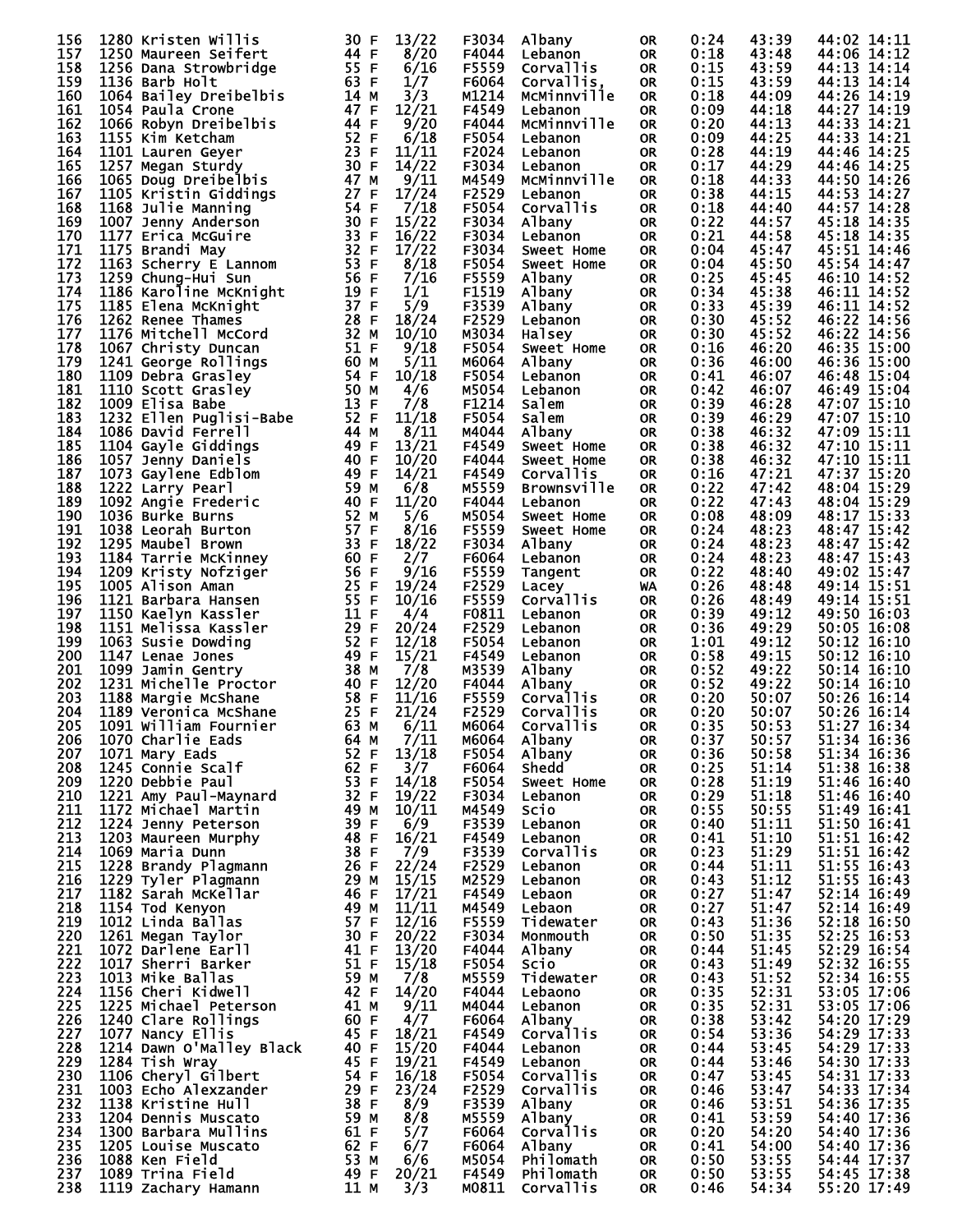| 239<br>1118 Nisha Hamann<br>240<br>1114 Joanne Hamann<br>241<br>1149 Ellie Kassler<br>242<br>243<br>244<br>245<br>143<br>113 Chandra Ham<br>113 Carol Triebes<br>1174 Stephanie Maxon<br>1268 David Triebes<br>1268 David Triebes<br>1268 Mancy Edwards<br>129 Mancy Edwards<br>246<br>247<br>248<br>249<br>250<br>1116 Mike Hamann and 1252 Teresa Shinn 64<br>1243 Patty Ross 59<br>1139 Lyle Hutchens 62<br>1139 Lyle Hutchens 62<br>1140 Sharon Hutchens 727 FF<br>1187 Emily McNulty 727 FF<br>1187 Emily McNulty 727 FF<br>1192 Joann Miller<br>1152 Sharon Morgan<br><br>251<br>252<br>253<br>254<br>255<br>256<br>257<br>258<br>259<br>260<br>261<br>262<br>263<br>1079 Karen Emmons<br>1235 Calvin Ramsdell<br>264<br>265<br>266<br>1051 Jason Conrad<br>267<br>1050 Brenna Conrad |          | 14 F<br>41 F<br>07 F<br>54 F<br>43 F<br>53 F<br>44 F<br>60 M<br>55 F<br>41 M<br>43 M<br>65 F<br>64 M<br>35 M<br>32 F | 8/8<br>16/20<br>2/2<br>17/18<br>17/20<br>18/18<br>18/20<br>8/11<br>13/16<br>10/11<br>11/11<br>7/7<br>14/16<br>9/11<br>1/3<br>24/24<br>15/16<br>19/20<br>20/20<br>2/3<br>16/16<br>10/11<br>21/22<br>21/21<br>$\frac{9/9}{3/3}$<br>11/11<br>8/8<br>22/22 | F1214<br>F4044<br>F0507<br>F5054<br>F4044<br>F5054<br>F4044<br>M6064<br>F5559<br>M4044<br>M4044<br>F6064<br>F5559<br>M6064<br>F6599<br>F2529<br>F5559<br>F4044<br>F4044<br>F6599<br>F5559<br>M6064<br>F3034<br>F4549<br>F3539<br>F6599<br>M6064<br>M3539<br>F3034 | Corvallis<br><b>Corvallis</b><br>Lebanon<br>Lebanon<br>Corvallis<br>Corvallis<br>Albany<br><b>Corvallis</b><br>Corvallis<br>Corvallis<br>Corvallis<br>Albany<br>Keizer<br><b>Corvallis</b><br>Corvallis<br>Corvallis<br>Albany<br>Lebanon<br>Philomath<br>Independence<br>Albany<br>Albany<br>Sweet Home<br>Lebanon<br>Lebanon<br>Corvallis<br>Albany<br>Corvallis<br>Corvallis | 0R<br><b>OR</b><br>0R<br><b>OR</b><br>0R<br>OR<br>0R<br>0R<br>0R<br><b>OR</b><br>0R<br><b>OR</b><br>OR<br>0R<br>0R<br><b>OR</b><br>0R<br>0R<br>0R<br><b>OR</b><br>0R<br><b>OR</b><br>0R<br>OR<br>OR<br>OR<br>OR<br>OR<br>OR | 0:46<br>0:48<br>0:37<br>0:38<br>0:49<br>0:37<br>0:39<br>0:37<br>0:41<br>0:48<br>0:45<br>0:32<br>0:32<br>0:44<br>0:49<br>0:35<br>0:34<br>0:33<br>0:48<br>0:49<br>0:30<br>0:30<br>0:51<br>0:51<br>0:53<br>0:33 | 54:34<br>54:36<br>54:57<br>54:57<br>55:35<br>55:58<br>55:56<br>55:59<br>56:02<br>55:56<br>56:00<br>56:21<br>56:21<br>57:12<br>57:07<br>57:34<br>57:35<br>57:36<br>57:29<br>57:28<br>58:32<br>58:33<br>58:54<br>58:54 | 55:20 17:49<br>55:24 17:50<br>55:34 17:53<br>55:34 17:54<br>56:23 18:09<br>56:34 18:13<br>56:35 18:13<br>56:36 18:13<br>56:43 18:16<br>56:43 18:16<br>56:45 18:16<br>56:53 18:19<br>56:53 18:19<br>57:55 18:39<br>57:56 18:39<br>58:08 18:43<br>58:09 18:43<br>58:09 18:43<br>58:16 18:46<br>58:16 18:46<br>59:02 19:00<br>59:02 19:00<br>59:44 19:14<br>59:44 19:14<br>59:09 1:00:02 19:20<br>59:41 1:00:13 19:23<br>0:33 59:41 1:00:14 19:23<br>0:42 1:00:07 1:00:48 19:35<br>0:42 1:00:07 1:00:48 19:35 |
|---------------------------------------------------------------------------------------------------------------------------------------------------------------------------------------------------------------------------------------------------------------------------------------------------------------------------------------------------------------------------------------------------------------------------------------------------------------------------------------------------------------------------------------------------------------------------------------------------------------------------------------------------------------------------------------------------------------------------------------------------------------------------------------------|----------|----------------------------------------------------------------------------------------------------------------------|--------------------------------------------------------------------------------------------------------------------------------------------------------------------------------------------------------------------------------------------------------|-------------------------------------------------------------------------------------------------------------------------------------------------------------------------------------------------------------------------------------------------------------------|---------------------------------------------------------------------------------------------------------------------------------------------------------------------------------------------------------------------------------------------------------------------------------------------------------------------------------------------------------------------------------|-----------------------------------------------------------------------------------------------------------------------------------------------------------------------------------------------------------------------------|--------------------------------------------------------------------------------------------------------------------------------------------------------------------------------------------------------------|----------------------------------------------------------------------------------------------------------------------------------------------------------------------------------------------------------------------|------------------------------------------------------------------------------------------------------------------------------------------------------------------------------------------------------------------------------------------------------------------------------------------------------------------------------------------------------------------------------------------------------------------------------------------------------------------------------------------------------------|
|                                                                                                                                                                                                                                                                                                                                                                                                                                                                                                                                                                                                                                                                                                                                                                                             |          |                                                                                                                      |                                                                                                                                                                                                                                                        |                                                                                                                                                                                                                                                                   | 5K Results By Age Group                                                                                                                                                                                                                                                                                                                                                         |                                                                                                                                                                                                                             |                                                                                                                                                                                                              |                                                                                                                                                                                                                      |                                                                                                                                                                                                                                                                                                                                                                                                                                                                                                            |
|                                                                                                                                                                                                                                                                                                                                                                                                                                                                                                                                                                                                                                                                                                                                                                                             |          |                                                                                                                      |                                                                                                                                                                                                                                                        |                                                                                                                                                                                                                                                                   | (Based On Gun Time)                                                                                                                                                                                                                                                                                                                                                             |                                                                                                                                                                                                                             |                                                                                                                                                                                                              |                                                                                                                                                                                                                      |                                                                                                                                                                                                                                                                                                                                                                                                                                                                                                            |
| <b>MALE AGE GROUP: 05 TO 07</b><br>1 John McNeal I I                                                                                                                                                                                                                                                                                                                                                                                                                                                                                                                                                                                                                                                                                                                                        | 07       |                                                                                                                      | 36:41 11:49                                                                                                                                                                                                                                            |                                                                                                                                                                                                                                                                   |                                                                                                                                                                                                                                                                                                                                                                                 |                                                                                                                                                                                                                             |                                                                                                                                                                                                              |                                                                                                                                                                                                                      |                                                                                                                                                                                                                                                                                                                                                                                                                                                                                                            |
| FEMALE AGE GROUP: 05 TO 07<br>1 Nicole Beers                                                                                                                                                                                                                                                                                                                                                                                                                                                                                                                                                                                                                                                                                                                                                | 07       |                                                                                                                      | 38:43 12:28                                                                                                                                                                                                                                            |                                                                                                                                                                                                                                                                   | 2 Ellie Kassler                                                                                                                                                                                                                                                                                                                                                                 | 07                                                                                                                                                                                                                          |                                                                                                                                                                                                              | 55:34 17:53                                                                                                                                                                                                          |                                                                                                                                                                                                                                                                                                                                                                                                                                                                                                            |
| <b>MALE AGE GROUP: 08 TO 11</b><br>1 Ryan Babe                                                                                                                                                                                                                                                                                                                                                                                                                                                                                                                                                                                                                                                                                                                                              | 10       |                                                                                                                      | 33:20 10:44                                                                                                                                                                                                                                            |                                                                                                                                                                                                                                                                   | 3 Zachary Hamann                                                                                                                                                                                                                                                                                                                                                                | 11                                                                                                                                                                                                                          |                                                                                                                                                                                                              | 55:20 17:49                                                                                                                                                                                                          |                                                                                                                                                                                                                                                                                                                                                                                                                                                                                                            |
| 2 Braden Fuszek<br>FEMALE AGE GROUP: 08 TO 11                                                                                                                                                                                                                                                                                                                                                                                                                                                                                                                                                                                                                                                                                                                                               | 11       |                                                                                                                      | 37:18 12:01                                                                                                                                                                                                                                            |                                                                                                                                                                                                                                                                   |                                                                                                                                                                                                                                                                                                                                                                                 |                                                                                                                                                                                                                             |                                                                                                                                                                                                              |                                                                                                                                                                                                                      |                                                                                                                                                                                                                                                                                                                                                                                                                                                                                                            |
| 1 Sydney Beers<br>2 Elsa Schutfort                                                                                                                                                                                                                                                                                                                                                                                                                                                                                                                                                                                                                                                                                                                                                          | 09<br>08 | 28:51<br>30:47                                                                                                       | 9:17<br>9:55                                                                                                                                                                                                                                           |                                                                                                                                                                                                                                                                   | 3 Paige McGuire<br>4 Kaelyn Kassler                                                                                                                                                                                                                                                                                                                                             | 10<br>11                                                                                                                                                                                                                    |                                                                                                                                                                                                              | 40:26 13:01<br>49:50 16:03                                                                                                                                                                                           |                                                                                                                                                                                                                                                                                                                                                                                                                                                                                                            |
| <b>MALE AGE GROUP: 12 TO 14</b>                                                                                                                                                                                                                                                                                                                                                                                                                                                                                                                                                                                                                                                                                                                                                             |          |                                                                                                                      |                                                                                                                                                                                                                                                        |                                                                                                                                                                                                                                                                   |                                                                                                                                                                                                                                                                                                                                                                                 |                                                                                                                                                                                                                             |                                                                                                                                                                                                              | 44:26 14:19                                                                                                                                                                                                          |                                                                                                                                                                                                                                                                                                                                                                                                                                                                                                            |
| 1 Quinn Ewanchyna<br>2 Josiah Stroup                                                                                                                                                                                                                                                                                                                                                                                                                                                                                                                                                                                                                                                                                                                                                        | 14<br>12 | 22:37<br>27:20                                                                                                       | 7:17<br>8:48                                                                                                                                                                                                                                           |                                                                                                                                                                                                                                                                   | 3 Bailey Dreibelbis                                                                                                                                                                                                                                                                                                                                                             | 14                                                                                                                                                                                                                          |                                                                                                                                                                                                              |                                                                                                                                                                                                                      |                                                                                                                                                                                                                                                                                                                                                                                                                                                                                                            |
| FEMALE AGE GROUP: 12 TO 14<br>1 Haley Morris                                                                                                                                                                                                                                                                                                                                                                                                                                                                                                                                                                                                                                                                                                                                                | 14       | 23:57                                                                                                                | 7:43                                                                                                                                                                                                                                                   |                                                                                                                                                                                                                                                                   | 5 Emma Brennan                                                                                                                                                                                                                                                                                                                                                                  | 13                                                                                                                                                                                                                          |                                                                                                                                                                                                              | 39:21 12:40                                                                                                                                                                                                          |                                                                                                                                                                                                                                                                                                                                                                                                                                                                                                            |
| 2 Haylee Burgdorf<br>3 Avery Moen                                                                                                                                                                                                                                                                                                                                                                                                                                                                                                                                                                                                                                                                                                                                                           | 14<br>12 | 23:57                                                                                                                | 7:43<br>24:43 7:58                                                                                                                                                                                                                                     | 6 Kylie Law                                                                                                                                                                                                                                                       | 7 Elisa Babe                                                                                                                                                                                                                                                                                                                                                                    | 12                                                                                                                                                                                                                          |                                                                                                                                                                                                              | 39:21 12:40<br>13 47:07 15:10                                                                                                                                                                                        |                                                                                                                                                                                                                                                                                                                                                                                                                                                                                                            |
| 4 Katie Frederic                                                                                                                                                                                                                                                                                                                                                                                                                                                                                                                                                                                                                                                                                                                                                                            | 12       |                                                                                                                      | 31:19 10:05                                                                                                                                                                                                                                            |                                                                                                                                                                                                                                                                   | 8 Nisha Hamann                                                                                                                                                                                                                                                                                                                                                                  | 14                                                                                                                                                                                                                          |                                                                                                                                                                                                              | 55:20 17:49                                                                                                                                                                                                          |                                                                                                                                                                                                                                                                                                                                                                                                                                                                                                            |
| <b>MALE AGE GROUP: 15 TO 19</b><br>1 Ian N. Morrell                                                                                                                                                                                                                                                                                                                                                                                                                                                                                                                                                                                                                                                                                                                                         | 17       |                                                                                                                      | 21:33 6:56                                                                                                                                                                                                                                             |                                                                                                                                                                                                                                                                   | 2 Mitchell Hamann                                                                                                                                                                                                                                                                                                                                                               | 16                                                                                                                                                                                                                          |                                                                                                                                                                                                              | 25:33 8:14                                                                                                                                                                                                           |                                                                                                                                                                                                                                                                                                                                                                                                                                                                                                            |
| FEMALE AGE GROUP: 15 TO 19<br>1 Karoline McKnight                                                                                                                                                                                                                                                                                                                                                                                                                                                                                                                                                                                                                                                                                                                                           | 19       |                                                                                                                      | 46:11 14:52                                                                                                                                                                                                                                            |                                                                                                                                                                                                                                                                   |                                                                                                                                                                                                                                                                                                                                                                                 |                                                                                                                                                                                                                             |                                                                                                                                                                                                              |                                                                                                                                                                                                                      |                                                                                                                                                                                                                                                                                                                                                                                                                                                                                                            |
| <b>MALE AGE GROUP: 20 TO 24</b><br>1 Jared Joffer                                                                                                                                                                                                                                                                                                                                                                                                                                                                                                                                                                                                                                                                                                                                           | 24       |                                                                                                                      | 20:19 6:33                                                                                                                                                                                                                                             |                                                                                                                                                                                                                                                                   | 6 Matthew Collum                                                                                                                                                                                                                                                                                                                                                                | 24                                                                                                                                                                                                                          |                                                                                                                                                                                                              | 29:44 9:35                                                                                                                                                                                                           |                                                                                                                                                                                                                                                                                                                                                                                                                                                                                                            |
| 2 Craig Aman                                                                                                                                                                                                                                                                                                                                                                                                                                                                                                                                                                                                                                                                                                                                                                                | 24       | 22:00                                                                                                                | 7:05                                                                                                                                                                                                                                                   |                                                                                                                                                                                                                                                                   | 7 Nick McKellar                                                                                                                                                                                                                                                                                                                                                                 | 21                                                                                                                                                                                                                          |                                                                                                                                                                                                              | 29:55 9:38                                                                                                                                                                                                           |                                                                                                                                                                                                                                                                                                                                                                                                                                                                                                            |
| 3 Daniel Yee<br>4 Andrew Pape                                                                                                                                                                                                                                                                                                                                                                                                                                                                                                                                                                                                                                                                                                                                                               | 24<br>24 |                                                                                                                      | 24:07 7:46<br>26:14 8:27                                                                                                                                                                                                                               |                                                                                                                                                                                                                                                                   | 8 Brendon Hart<br>9 Chris McKellar                                                                                                                                                                                                                                                                                                                                              | 23<br>21                                                                                                                                                                                                                    |                                                                                                                                                                                                              | 30:29 9:49<br>32:03 10:19                                                                                                                                                                                            |                                                                                                                                                                                                                                                                                                                                                                                                                                                                                                            |
| 5 Alex Shaffer                                                                                                                                                                                                                                                                                                                                                                                                                                                                                                                                                                                                                                                                                                                                                                              | 23       | 28:02                                                                                                                | 9:02                                                                                                                                                                                                                                                   |                                                                                                                                                                                                                                                                   | 10 Bradley Geyer                                                                                                                                                                                                                                                                                                                                                                | 23                                                                                                                                                                                                                          |                                                                                                                                                                                                              | 32:37 10:30                                                                                                                                                                                                          |                                                                                                                                                                                                                                                                                                                                                                                                                                                                                                            |
| FEMALE AGE GROUP: 20 TO 24<br>1 Katherine Markelz                                                                                                                                                                                                                                                                                                                                                                                                                                                                                                                                                                                                                                                                                                                                           | 24       |                                                                                                                      | 21:20 6:52                                                                                                                                                                                                                                             |                                                                                                                                                                                                                                                                   |                                                                                                                                                                                                                                                                                                                                                                                 | 23                                                                                                                                                                                                                          |                                                                                                                                                                                                              | 33:21 10:44                                                                                                                                                                                                          |                                                                                                                                                                                                                                                                                                                                                                                                                                                                                                            |
| 2 Kristie Bronson                                                                                                                                                                                                                                                                                                                                                                                                                                                                                                                                                                                                                                                                                                                                                                           | 24       |                                                                                                                      | 26:01 8:23                                                                                                                                                                                                                                             |                                                                                                                                                                                                                                                                   | 7 Nadine Orozco<br>8 Anne Marie Collum                                                                                                                                                                                                                                                                                                                                          |                                                                                                                                                                                                                             |                                                                                                                                                                                                              | 24 34:07 10:59                                                                                                                                                                                                       |                                                                                                                                                                                                                                                                                                                                                                                                                                                                                                            |
| 3 Michelle O'Brien<br>4 Ashley Egger                                                                                                                                                                                                                                                                                                                                                                                                                                                                                                                                                                                                                                                                                                                                                        | 22<br>22 |                                                                                                                      | 26:13 8:27<br>29:24 9:28                                                                                                                                                                                                                               |                                                                                                                                                                                                                                                                   | 9 Megan Trine                                                                                                                                                                                                                                                                                                                                                                   | 23                                                                                                                                                                                                                          |                                                                                                                                                                                                              | 36:40 11:48<br>23 39:06 12:36                                                                                                                                                                                        |                                                                                                                                                                                                                                                                                                                                                                                                                                                                                                            |
| 5 Natalie Winn                                                                                                                                                                                                                                                                                                                                                                                                                                                                                                                                                                                                                                                                                                                                                                              | 23       |                                                                                                                      | 31:06 10:01                                                                                                                                                                                                                                            |                                                                                                                                                                                                                                                                   | 10 Mišty Wagner<br>11 Lauren Geyer                                                                                                                                                                                                                                                                                                                                              | 23                                                                                                                                                                                                                          |                                                                                                                                                                                                              | 44:46 14:25                                                                                                                                                                                                          |                                                                                                                                                                                                                                                                                                                                                                                                                                                                                                            |
| 6 Sammantha Kouba<br>MALE AGE GROUP: 25 TO 29                                                                                                                                                                                                                                                                                                                                                                                                                                                                                                                                                                                                                                                                                                                                               | 24       |                                                                                                                      | 31:06 10:01                                                                                                                                                                                                                                            |                                                                                                                                                                                                                                                                   |                                                                                                                                                                                                                                                                                                                                                                                 |                                                                                                                                                                                                                             |                                                                                                                                                                                                              |                                                                                                                                                                                                                      |                                                                                                                                                                                                                                                                                                                                                                                                                                                                                                            |
| 1 Kyle Wood                                                                                                                                                                                                                                                                                                                                                                                                                                                                                                                                                                                                                                                                                                                                                                                 | 26       |                                                                                                                      | 20:52 6:43                                                                                                                                                                                                                                             |                                                                                                                                                                                                                                                                   | <b>9 Greg Emfield</b>                                                                                                                                                                                                                                                                                                                                                           | 29                                                                                                                                                                                                                          |                                                                                                                                                                                                              | 27:30 8:52                                                                                                                                                                                                           |                                                                                                                                                                                                                                                                                                                                                                                                                                                                                                            |
| 2 Rick Leeper                                                                                                                                                                                                                                                                                                                                                                                                                                                                                                                                                                                                                                                                                                                                                                               | 29<br>28 |                                                                                                                      | 21:05 6:48<br>21:14 6:51                                                                                                                                                                                                                               |                                                                                                                                                                                                                                                                   | 10 Roger Heinrich                                                                                                                                                                                                                                                                                                                                                               | 29<br>26                                                                                                                                                                                                                    |                                                                                                                                                                                                              | 29:48 9:36                                                                                                                                                                                                           |                                                                                                                                                                                                                                                                                                                                                                                                                                                                                                            |
| 3 Kraig Wasik<br>4 Taylor Delamarter                                                                                                                                                                                                                                                                                                                                                                                                                                                                                                                                                                                                                                                                                                                                                        | 28       | 22:43                                                                                                                | 7:19                                                                                                                                                                                                                                                   |                                                                                                                                                                                                                                                                   | 11 Ryān Massoud<br>12 Pauline Weintraub                                                                                                                                                                                                                                                                                                                                         | 27                                                                                                                                                                                                                          |                                                                                                                                                                                                              | 30:59 9:59<br>32:25 10:26                                                                                                                                                                                            |                                                                                                                                                                                                                                                                                                                                                                                                                                                                                                            |
| 5 Mike Hoop                                                                                                                                                                                                                                                                                                                                                                                                                                                                                                                                                                                                                                                                                                                                                                                 | 28       |                                                                                                                      | $22:54$ 7:23                                                                                                                                                                                                                                           |                                                                                                                                                                                                                                                                   | 13 Sven Moeller                                                                                                                                                                                                                                                                                                                                                                 | 27                                                                                                                                                                                                                          |                                                                                                                                                                                                              | 33:21 10:44                                                                                                                                                                                                          |                                                                                                                                                                                                                                                                                                                                                                                                                                                                                                            |
| 6 Ben Weintraub<br>7 Fahad Alfardi                                                                                                                                                                                                                                                                                                                                                                                                                                                                                                                                                                                                                                                                                                                                                          | 27<br>26 | 23:42<br>27:08                                                                                                       | 7:38<br>8:44                                                                                                                                                                                                                                           |                                                                                                                                                                                                                                                                   | 14 Jef Bulkley<br>15 Tyler Plagmann                                                                                                                                                                                                                                                                                                                                             | 26<br>29                                                                                                                                                                                                                    |                                                                                                                                                                                                              | 33:42 10:51<br>51:55 16:43                                                                                                                                                                                           |                                                                                                                                                                                                                                                                                                                                                                                                                                                                                                            |
| 8 Dan Rackham                                                                                                                                                                                                                                                                                                                                                                                                                                                                                                                                                                                                                                                                                                                                                                               | 28       | 27:26                                                                                                                | 8:50                                                                                                                                                                                                                                                   |                                                                                                                                                                                                                                                                   |                                                                                                                                                                                                                                                                                                                                                                                 |                                                                                                                                                                                                                             |                                                                                                                                                                                                              |                                                                                                                                                                                                                      |                                                                                                                                                                                                                                                                                                                                                                                                                                                                                                            |
| FEMALE AGE GROUP: 25 TO 29<br>1 Claire Donley                                                                                                                                                                                                                                                                                                                                                                                                                                                                                                                                                                                                                                                                                                                                               | 25       | 23:23                                                                                                                | 7:32                                                                                                                                                                                                                                                   |                                                                                                                                                                                                                                                                   |                                                                                                                                                                                                                                                                                                                                                                                 | 28                                                                                                                                                                                                                          |                                                                                                                                                                                                              | 35:05 11:18                                                                                                                                                                                                          |                                                                                                                                                                                                                                                                                                                                                                                                                                                                                                            |
| 2 Katherine Peters                                                                                                                                                                                                                                                                                                                                                                                                                                                                                                                                                                                                                                                                                                                                                                          | 27       | 24:49                                                                                                                | 8:00                                                                                                                                                                                                                                                   |                                                                                                                                                                                                                                                                   | 13 Keri Ballenger<br>14 Diana Zinda                                                                                                                                                                                                                                                                                                                                             | - 25                                                                                                                                                                                                                        |                                                                                                                                                                                                              | 36:01 11:36                                                                                                                                                                                                          |                                                                                                                                                                                                                                                                                                                                                                                                                                                                                                            |
| 3 Patricia Funk                                                                                                                                                                                                                                                                                                                                                                                                                                                                                                                                                                                                                                                                                                                                                                             | 27       | 24:49                                                                                                                | 8:00                                                                                                                                                                                                                                                   |                                                                                                                                                                                                                                                                   | 15 Marla Heinrich                                                                                                                                                                                                                                                                                                                                                               | 27                                                                                                                                                                                                                          |                                                                                                                                                                                                              | 38:09 12:17                                                                                                                                                                                                          |                                                                                                                                                                                                                                                                                                                                                                                                                                                                                                            |
| 4 Elaine Rauch                                                                                                                                                                                                                                                                                                                                                                                                                                                                                                                                                                                                                                                                                                                                                                              | 26       | 25:27                                                                                                                | 8:12                                                                                                                                                                                                                                                   |                                                                                                                                                                                                                                                                   | 16 Kathran Tuchardt 29                                                                                                                                                                                                                                                                                                                                                          |                                                                                                                                                                                                                             |                                                                                                                                                                                                              | 41:56 13:30                                                                                                                                                                                                          |                                                                                                                                                                                                                                                                                                                                                                                                                                                                                                            |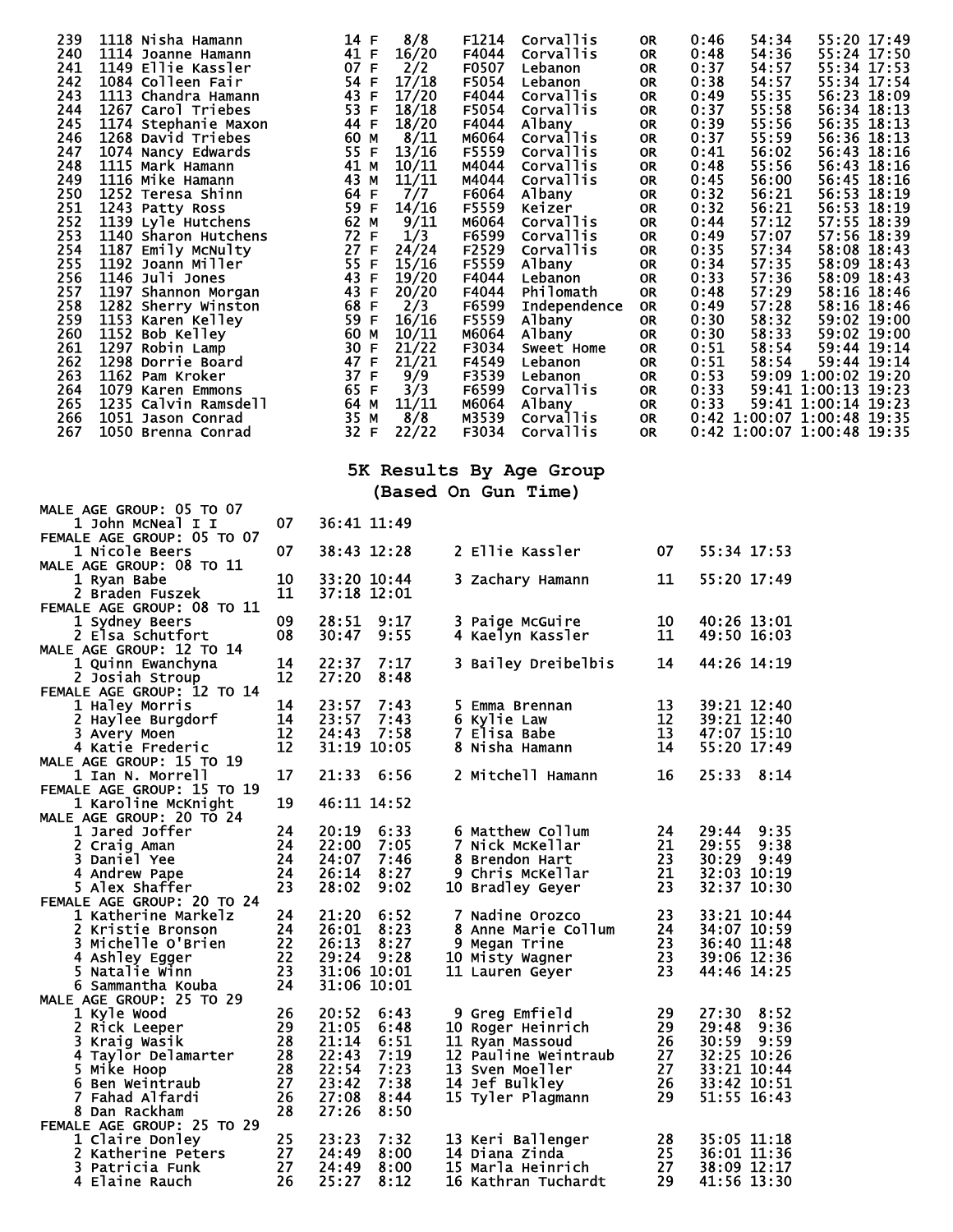|    | 5 Kimberlie White<br>6 Krista Crampton                                                                                                                                                       | 29<br>26                                                  | 26:58<br>27:55                               | 8:41<br>9:00         | 17 Kristin Giddings                                                                                                                                      | 27<br>28               | 44:53 14:27<br>46:22 14:56   |
|----|----------------------------------------------------------------------------------------------------------------------------------------------------------------------------------------------|-----------------------------------------------------------|----------------------------------------------|----------------------|----------------------------------------------------------------------------------------------------------------------------------------------------------|------------------------|------------------------------|
|    | $\begin{array}{r} 26 \\ 27 \\ 27 \\ 26 \\ 29 \\ 27 \\ 26 \\ 27 \\ 26 \end{array}$<br>7 Mariah Bonner                                                                                         |                                                           | 29:24 9:28                                   |                      | <b>10 kenee Thames<br/>19 Alison Aman<br/>20 Melissa Kassler<br/>21 Veronics : S</b>                                                                     | 25                     | 49:14 15:51                  |
|    | 8 Mandy Rackham<br>9 Rachael Gray                                                                                                                                                            |                                                           | 31:10 10:02<br>31:44 10:13                   |                      | 21 Veronica McShane                                                                                                                                      | 29<br>25               | 50:05 16:08<br>50:26 16:14   |
|    | 10 Sarah Bobnick                                                                                                                                                                             |                                                           | 33:16 10:43                                  |                      | 22 Brandy Plagmann                                                                                                                                       | 26                     | 51:55 16:43                  |
|    | 11 Marie Chase                                                                                                                                                                               |                                                           | 33:16 10:43                                  |                      | 23 Echo Alexzander                                                                                                                                       | 29                     | 54:33 17:34                  |
|    | 12 Amelia Servin<br>MALE AGE GROUP: 30 TO 34                                                                                                                                                 |                                                           | 33:53 10:55                                  |                      | 24 Emily McNulty                                                                                                                                         | 27                     | 58:08 18:43                  |
|    | 1 Cody Long                                                                                                                                                                                  | 34                                                        | 21:34                                        | 6:57                 | 6 Jeremy Nofziger                                                                                                                                        | 34                     | 25:20<br>8:09                |
|    | 2 Vance Trenkel<br>3 Jodie Prieto-Rodrigu 30                                                                                                                                                 | 30                                                        | 21:55                                        | 7:04                 | 7 Andy Berglund                                                                                                                                          | 32                     | 33:41 10:51                  |
|    | 4 Shiloh Erven                                                                                                                                                                               | 31                                                        | 23:44<br>24:46                               | 7:39<br>7:59         | 8 Josh Zinda<br>9 Alexander Chrysler                                                                                                                     | 32<br>32               | 36:01 11:36<br>42:54 13:49   |
|    | 5 Tyler Jacobsen                                                                                                                                                                             | 32                                                        | 25:03                                        | 8:04                 | 10 Mitchell McCord                                                                                                                                       | 32                     | 46:22 14:56                  |
|    | FEMALE AGE GROUP: 30 TO 34                                                                                                                                                                   |                                                           | 28:22                                        | 9:08                 | 12 Crystal Nichols                                                                                                                                       |                        | 40:19 12:59                  |
|    | 1 Rebecca Dondlinger<br>2 Andrea James                                                                                                                                                       | 31<br>33                                                  | 29:11                                        | 9:24                 | 13 Kristen Willis                                                                                                                                        | 33<br>30               | 44:02 14:11                  |
|    | $\frac{34}{34}$<br>3 Jessie Phillips                                                                                                                                                         |                                                           | 32:14 10:23                                  |                      | 14 Megan Sturdy                                                                                                                                          | 30                     | 44:46 14:25                  |
|    | 4 Mandi Garcia 31<br>5 Michelle Crawford 34<br>6 Athena Nofziger 31<br>7 Megan Helm 30<br>8 Katie Sohay 30<br>9 Sara Barber 32<br>0 Leslie Armstrong 30<br>0 Nichole Todd 30<br>AGE CPOUR 19 |                                                           | 32:14 10:23                                  |                      | 15 Jenny Anderson<br>16 Erica McGuire<br>17 Brandi May<br>18 Maubel Brown<br>19 Amy Paul-Maynard<br>20 Megan Taylor<br>21 Robin Lamp<br>22 Brenna Conrad | 30                     | 45:18 14:35                  |
|    |                                                                                                                                                                                              |                                                           | 32:40 10:31<br>35:39 11:29                   |                      |                                                                                                                                                          | 33<br>32               | 45:18 14:35<br>45:51 14:46   |
|    |                                                                                                                                                                                              |                                                           | $36:13$ $11:40$                              |                      |                                                                                                                                                          | 33                     | 48:47 15:42                  |
|    |                                                                                                                                                                                              |                                                           | 36:37 11:48                                  |                      |                                                                                                                                                          | 32                     | 51:46 16:40                  |
|    | 10 Leslie Armstrong                                                                                                                                                                          |                                                           | 37:12 11:59<br>37:48 12:10                   |                      |                                                                                                                                                          | 30<br>30               | 52:25 16:53<br>59:44 19:14   |
|    | 11 Nichole Todd                                                                                                                                                                              |                                                           |                                              | 39:58 12:52          |                                                                                                                                                          |                        | 32 1:00:48 19:35             |
|    | MALE AGE GROUP: 35 TO 39                                                                                                                                                                     |                                                           |                                              |                      |                                                                                                                                                          |                        |                              |
|    | 1 Luke Rauch<br>2 Joel Freeman                                                                                                                                                               | 37<br>38                                                  | 22:08<br>22:15                               | 7:08<br>7:10         | 5 John Bergquist<br>6 Joseph Taylor                                                                                                                      | 38<br>39               | 25:23<br>8:11<br>43:41 14:04 |
| 3. | Josh Tiger                                                                                                                                                                                   | 37                                                        | 22:16                                        | 7:10                 | 7 Jamin Gentry                                                                                                                                           | - 38                   | 50:14 16:10                  |
|    | 4 Jorge Ventura                                                                                                                                                                              | 36                                                        | 24:00                                        | 7:44                 | 8 Jason Conrad                                                                                                                                           |                        | 35 1:00:48 19:35             |
|    | FEMALE AGE GROUP: 35 TO 39<br>1 Julia Young-Lorion                                                                                                                                           | 35                                                        | 24:56                                        | 8:02                 | 6 Jenny Peterson                                                                                                                                         | 39                     | 51:50 16:41                  |
|    | 2 Brenda Graber                                                                                                                                                                              | 35                                                        | 35:09 11:19                                  |                      | $\begin{array}{cc} 1 & 39 \\ 38 & 38 \\ 38 & 37 & 1 \end{array}$<br>7 Maria Dunn                                                                         |                        | 51:51 16:42                  |
|    | 3 Jennifer Hidinger 37<br>4 Catharine Cartersmith 39                                                                                                                                         |                                                           | 36:38 11:48                                  |                      | 8 Kristine Hull                                                                                                                                          |                        | 54:36 17:35                  |
|    | 5 Elena McKnight                                                                                                                                                                             | 37                                                        | 38:06 12:16<br>46:11 14:52                   |                      | 9 Pam Kroker                                                                                                                                             |                        | 37 1:00:02 19:20             |
|    | MALE AGE GROUP: 40 TO 44                                                                                                                                                                     |                                                           |                                              |                      |                                                                                                                                                          |                        |                              |
|    | 1 Clint Coleman                                                                                                                                                                              | $\begin{array}{c} 41 \\ 43 \\ 44 \\ 43 \\ 43 \end{array}$ | 23:16                                        | 7:30                 | 7 Manuel Atencio                                                                                                                                         | 43                     | 41:49 13:28                  |
|    | 2 Daniel Sudakin<br>3 Dean Rietz                                                                                                                                                             |                                                           | 26:18<br>27:01                               | 8:28<br>8:42         | 8 David Ferrell<br>9 Michael Peterson                                                                                                                    | -44<br>$\frac{44}{41}$ | 47:09 15:11<br>53:05 17:06   |
|    | 4 R Scott Babe                                                                                                                                                                               |                                                           |                                              | 33:20 10:44          | 10 Mark Hamann                                                                                                                                           |                        | 56:43 18:16                  |
|    | 5 Jimmy McClain                                                                                                                                                                              | 42                                                        |                                              | 35:40 11:29          | 11 Mike Hamann                                                                                                                                           | 43                     | 56:45 18:16                  |
|    | 6 David Kindt<br>FEMALE AGE GROUP: 40 TO 44                                                                                                                                                  | 43                                                        |                                              | 35:40 11:29          |                                                                                                                                                          |                        |                              |
|    | 1 Kelley Kaiser                                                                                                                                                                              | 40                                                        | 27:08                                        | 8:44                 | 11 Angie Frederic                                                                                                                                        | 40                     | 48:04 15:29                  |
|    | 2 Terri Burr                                                                                                                                                                                 | $40$<br>$44$<br>$41$                                      |                                              | 35:33 11:27          | 12 Michelle Proctor                                                                                                                                      | $\frac{40}{41}$        | $50:14$ $16:10$              |
|    | 3 Krista Marchese<br>4 Erica Clarkson                                                                                                                                                        | 43                                                        | 37:12 11:59<br>41:49 13:28                   |                      | 13 Darlene Earll<br>14 Cheri Kidwell                                                                                                                     | -42                    | 52:29 16:54<br>53:05 17:06   |
|    | $\overline{a}$ 43<br>5 Kim Jenkins                                                                                                                                                           |                                                           | $42:41$ 13:45                                |                      | 15 Dawn O'Malley Black 40                                                                                                                                |                        | 54:29 17:33                  |
|    | 6 Colleen Heinrich                                                                                                                                                                           | 40                                                        | 42:54 13:49                                  |                      | 16 Joanne Hamann                                                                                                                                         | 41                     | 55:24 17:50                  |
|    | 7 Teena Medina<br>8 Maureen Seifert                                                                                                                                                          | 40<br>44                                                  | 43:41 14:04<br>44:06 14:12                   |                      | 17 Chandra Hamann<br>18 Stephanie Maxon                                                                                                                  | - 43                   | 56:23 18:09<br>56:35 18:13   |
|    | 9 Robyn Dreibelbis                                                                                                                                                                           | 44                                                        | 44:33 14:21                                  |                      | 19 Juli Jones                                                                                                                                            | $\frac{44}{43}$        | 58:09 18:43                  |
|    | 10 Jenny Daniels                                                                                                                                                                             | 40                                                        | 47:10 15:11                                  |                      | 20 Shannon Morgan                                                                                                                                        | -43                    | 58:16 18:46                  |
|    | MALE AGE GROUP: 45 TO 49<br>1 Tim Hindmarsh                                                                                                                                                  | 46                                                        | 22:43                                        | 7:19                 | 7 David Ortiz                                                                                                                                            | 48                     | 33:58 10:56                  |
|    | 2 Dan Smith                                                                                                                                                                                  | 45                                                        | 26:35                                        | 8:34                 | 8 Jim Beers                                                                                                                                              | 49                     | 38:44 12:28                  |
|    | 3 Paul Daskalos                                                                                                                                                                              | - 46                                                      | 26:45                                        | 8:37                 | 9 Doug Dreibelbis                                                                                                                                        | -47                    | 44:50 14:26                  |
|    | 4 Dan Franklin<br>5 Kevin Ewanchyna                                                                                                                                                          | - 48<br>45                                                | 27:09 8:45<br>27:51 8:58                     |                      | 10 Michael Martin<br>11 Tod Kenyon                                                                                                                       | - 49<br>49             | 51:49 16:41<br>52:14 16:49   |
|    | 6 Kevin McKinley                                                                                                                                                                             | 48                                                        | 32:26 10:27                                  |                      |                                                                                                                                                          |                        |                              |
|    | FEMALE AGE GROUP: 45 TO 49                                                                                                                                                                   |                                                           |                                              |                      |                                                                                                                                                          |                        |                              |
|    | 1 Michele Smith<br>2 Julianne Schutfort                                                                                                                                                      | 45<br>- 46                                                | 22:33<br>24:19                               | 7:16<br>7:50         | 12 Paula Crone<br>13 Gayle Giddings                                                                                                                      | 47<br>49               | 44:27 14:19<br>47:10 15:11   |
|    | 3 Rachel Beers                                                                                                                                                                               | 46                                                        | 28:51                                        | 9:18                 | 14 Gaylene Edblom                                                                                                                                        | -49                    | 47:37 15:20                  |
|    | 4 May Hindmarsh                                                                                                                                                                              | 45<br>49                                                  | 29:46                                        | 9:35                 | 15 Lenae Jones                                                                                                                                           | -49                    | 50:12 16:10                  |
|    | 5 Glory Lane<br>6 Connie Vanepps                                                                                                                                                             |                                                           | 37:01 11:55<br>37:49 12:11                   |                      | 16 Maureen Murphy<br>17 Sarah McKellar                                                                                                                   | -48<br>-46             | 51:51 16:42<br>52:14 16:49   |
|    | 7 Karen Sakarcan                                                                                                                                                                             | $\frac{47}{47}$                                           | 37:49 12:11                                  |                      | 18 Nancy Ellis                                                                                                                                           | 45                     | 54:29 17:33                  |
|    | 8 Lori Ford                                                                                                                                                                                  | - 48                                                      | 40:51 13:09                                  |                      | 19 Tish Wray                                                                                                                                             | 45                     | 54:30 17:33                  |
|    | 9 Dani Goff<br>10 Wendie Wunderwald                                                                                                                                                          | 45                                                        | $42:41$ $\overline{13}:45$<br>49 42:47 13:47 |                      | 20 Trina Field<br>21 Dorrie Board                                                                                                                        | 49<br>47               | 54:45 17:38<br>59:44 19:14   |
|    | 11 Nancy Bond                                                                                                                                                                                | 48                                                        | 42:54 13:49                                  |                      |                                                                                                                                                          |                        |                              |
|    | MALE AGE GROUP: 50 TO 54                                                                                                                                                                     |                                                           |                                              |                      |                                                                                                                                                          |                        |                              |
|    | 1 Roger Nyquist<br>2 Randy Carper                                                                                                                                                            | 50<br>52                                                  | 22:23                                        | 7:13<br>$23:52$ 7:41 | 4 Scott Grasley<br>5 Burke Burns                                                                                                                         | 50<br>52               | 46:49 15:04<br>48:17 15:33   |
|    | 3 Don Gibbs                                                                                                                                                                                  | 50                                                        |                                              | 35:08 11:19          | 6 Ken Field                                                                                                                                              | -53                    | 54:44 17:37                  |
|    | FEMALE AGE GROUP: 50 TO 54                                                                                                                                                                   |                                                           |                                              |                      |                                                                                                                                                          |                        |                              |
|    | 1 Mary Haluska<br>2 Ruth Marie Buchheit                                                                                                                                                      | 50<br>50                                                  | 35:00 11:16                                  | 36:15 11:40          | 10 Debra Grasley                                                                                                                                         | 54<br>52               | 46:48 15:04<br>47:07 15:10   |
|    | 3 Cyndee McNeal                                                                                                                                                                              | 50                                                        |                                              | 36:49 11:51          | 11 Ellen Puglisi-Babe<br>12 Susie Dowding<br>13 Mary Eads                                                                                                | 52                     | 50:12 16:10                  |
|    | 4 Rose McHenry                                                                                                                                                                               | 50                                                        | 40:33 13:03                                  |                      | 13 Mary Eads                                                                                                                                             | 52                     | 51:34 16:36                  |